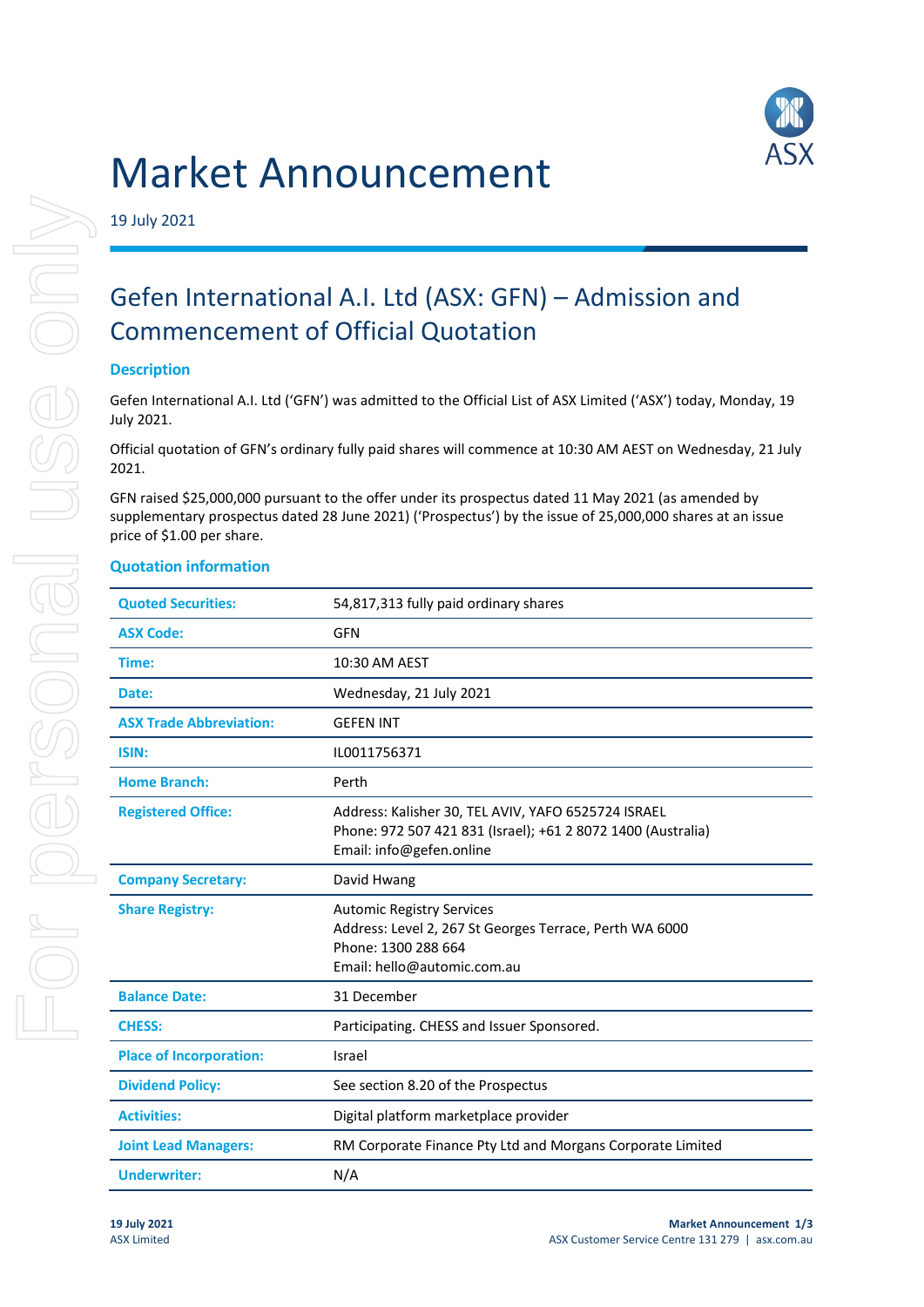

| <b>ASX Restricted Securities:</b>   | 60,179,725 fully paid ordinary shares classified by ASX as restricted<br>securities and to be held in escrow until 21 July 2023, being 24 months<br>from the date of commencement of Official Quotation.                                  |
|-------------------------------------|-------------------------------------------------------------------------------------------------------------------------------------------------------------------------------------------------------------------------------------------|
|                                     | 300,005 fully paid ordinary shares classified by ASX as restricted securities<br>and to be held in escrow until 3 August 2021, being 12 months from the<br>date of issue.                                                                 |
|                                     | 666,667 fully paid ordinary shares classified by ASX as restricted securities<br>and to be held in escrow until 14 August 2021, being 12 months from the<br>date of issue.                                                                |
|                                     | 5,128,205 fully paid ordinary shares classified by ASX as restricted<br>securities and to be held in escrow until 8 September 2021, being 12<br>months from the date of issue.                                                            |
|                                     | 6,849,261 fully paid ordinary shares classified by ASX as restricted<br>securities and to be held in escrow until 15 July 2022, being 12 months<br>from the date of issue.                                                                |
|                                     | 563,846 options exercisable at \$0.007 on or before 6 January 2025,<br>classified by ASX as restricted securities and to be held in escrow until 21<br>July 2023, being 24 months from the date of commencement of Official<br>Quotation. |
|                                     | 887,494 options exercisable at \$0.007 on or before 1 June 2026, classified<br>by ASX as restricted securities and to be held in escrow until 21 July 2023,<br>being 24 months from the date of commencement of Official Quotation.       |
|                                     | 5,474,517 options exercisable at \$0.01 on or before 15 July 2026, classified<br>by ASX as restricted securities and to be held in escrow until 21 July 2023,<br>being 24 months from the date of commencement of Official Quotation.     |
|                                     | 300,000 options exercisable at \$1.50 on or before 15 July 2026, classified<br>by ASX as restricted securities and to be held in escrow until 21 July 2023,<br>being 24 months from the date of commencement of Official Quotation.       |
|                                     | 5,558,812 warrants exercisable at \$1.446 on or before 30 June 2025,<br>classified by ASX as restricted securities and to be held in escrow until 8<br>September 2021.                                                                    |
|                                     | 5,850,681 warrants with nil exercise price, exercisable on or before 21 July<br>2023 classified by ASX as restricted securities and to be held in escrow until<br>8 September 2021.                                                       |
| <b>Other Securities Not Quoted:</b> | 480,387 options exercisable at \$0.007 on or before 6 January 2025.                                                                                                                                                                       |
|                                     | 34,078 options exercisable at \$1.324 on or before 6 January 2025.                                                                                                                                                                        |
|                                     | 3,401,250 options exercisable at \$0.007 on or before 1 June 2026.                                                                                                                                                                        |
|                                     | 189,324 options exercisable at \$3.047 on or before 1 June 2026.                                                                                                                                                                          |

# Please refer to GFN's Prospectus.

#### **Need more information?**

For further information, please call the Company on 972 507 421 831 (Israel) or +61 2 8072 1400 (Australia).